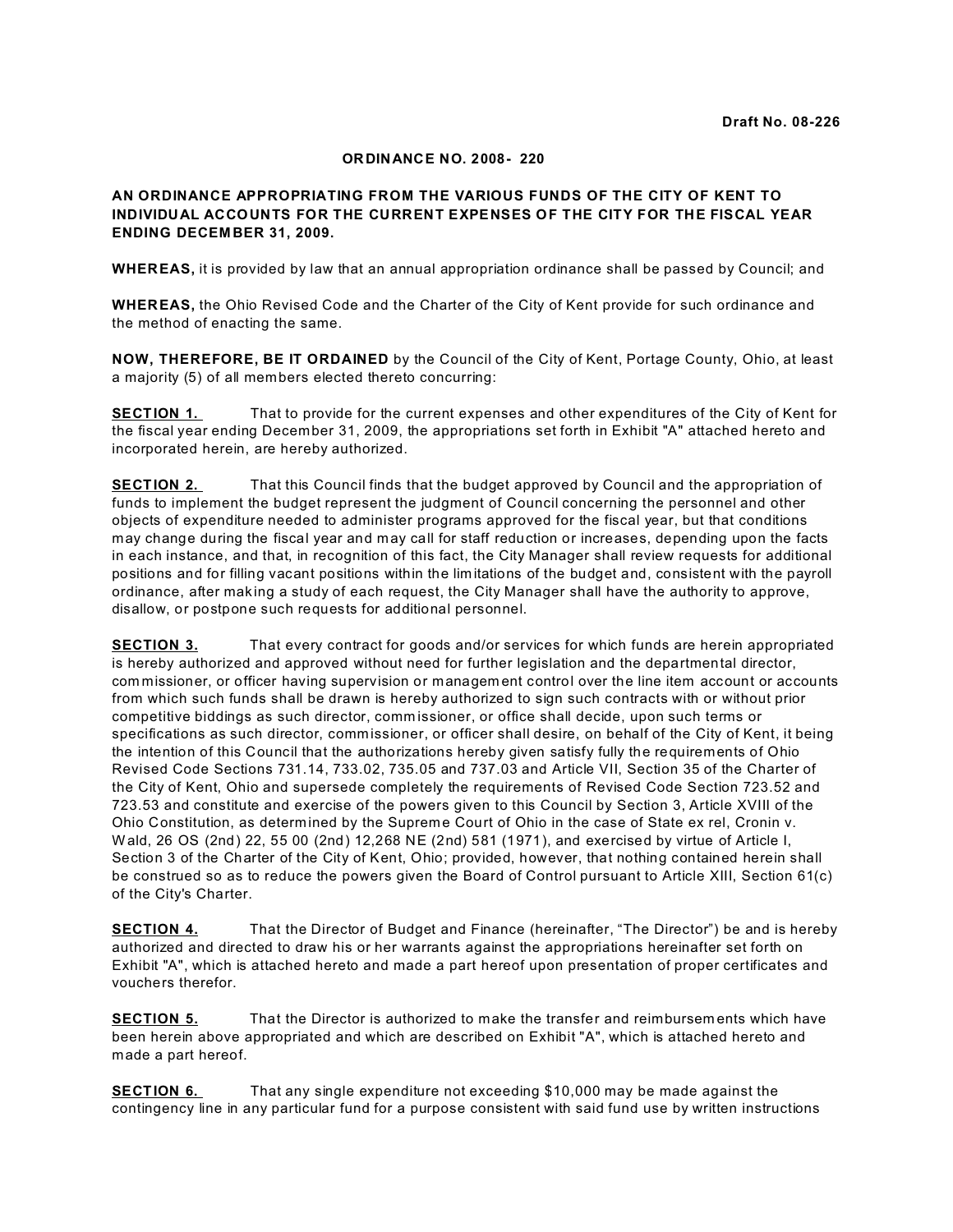from the City Manager to the Director, which instruction shall include a description of the expenditure which is to be made, the amount to be expended, and the contingency fund against which the expenditure shall be made. Said instructions may consist of a standard purchase order form which is countersigned by the City Manager and bears the added instructions "Charge to contingency fund per Appropriations Ordinance" or some other similar language. In the case of single expenditures which exceed \$10,000, charges against the contingency funds shall be made in an identical manner and shall also require prior Board of Control approval, in which instance the instructions to the Director shall bear the language "Charge to Contingency Fund per Board of Control authorization" or other similar words. Regardless of whether a contingency fund expenditure exceeds \$10,000, the same is hereby authorized without need for further legislation and the City Manager is hereby authorized to sign any and all such contracts which may relate hereto, with or without prior competitive biddings, as the City Manager shall decide, upon such terms or specifications as he or she shall desire, on behalf of the City of Kent, it being the intention of this Council that the authorizations hereby given satisfy fully the requirements of Ohio Revised Code Sections 731.14, 733.02, 735.05 and 737.03 and Article VII, Section 35 of the Charter of the City of Kent, Ohio and supersede completely the requirements of Revised Code Sections 723.52 and 723.53 and constitute an exercise of the powers given to this Council by Section 3, Article XVIII of the Ohio Constitution, as determined by the Supreme Court of Ohio in the case of State ex rel. Cronin v. W ald, 26 OS the Charter of the City of Kent, Ohio.

**SECTION 7.** That the City Manager is hereby authorized to sign any and all lease agreements, as the City Manager shall decide, upon such terms or specifications as he or she shall desire, on behalf of the City of Kent, it being the intention of this Council that the authorizations hereby given satisfy fully the requirements of Ohio Revised Code Section 721.03 and Article VII, Section 35 of the Charter of the City of Kent, Ohio and supersede completely the requirements of Ohio Revised Code Section 721.03 and constitute an exercise of the powers given to this Council by Section 3, Article XVIII of the Ohio Constitution. It is further the intent of Council that this authorization be retroactive to January 1, 1994. The lease authorization granted herein to the City Manager applies to properties rented at market value as determined by the Real Estate Broker retained by the City of Kent to manage said properties; that if there are special circumstances for a specific property, or if a property is to be rented at a rate below market value, the City Manager shall seek approval from City Council for the lease of said property.

**SECTION 8.** That it is found and determined that all formal actions of this Council concerning and relating to the adoption of this ordinance were adopted in an open meeting of this Council and that all deliberations of this Council and of any of its com mittees that resulted in such formal action were in meetings open to the public, in com pliance with all legal requirements of Section 121.22 of the Ohio Revised Code.

**SECTION 9.** That this ordinance shall take effect and be in force from and after the earliest date allowed by law.

PASSED:

DATE **MAYOR AND PRESIDENT OF COUNCIL** 

ATTEST:

CLERK OF COUNCIL

I hereby certify that Ordinance No. 2008- 220 was duly enacted on this 3rd day of December, 2008 by the Council of the City of Kent, Ohio.

Linda M. Copley, Clerk of Council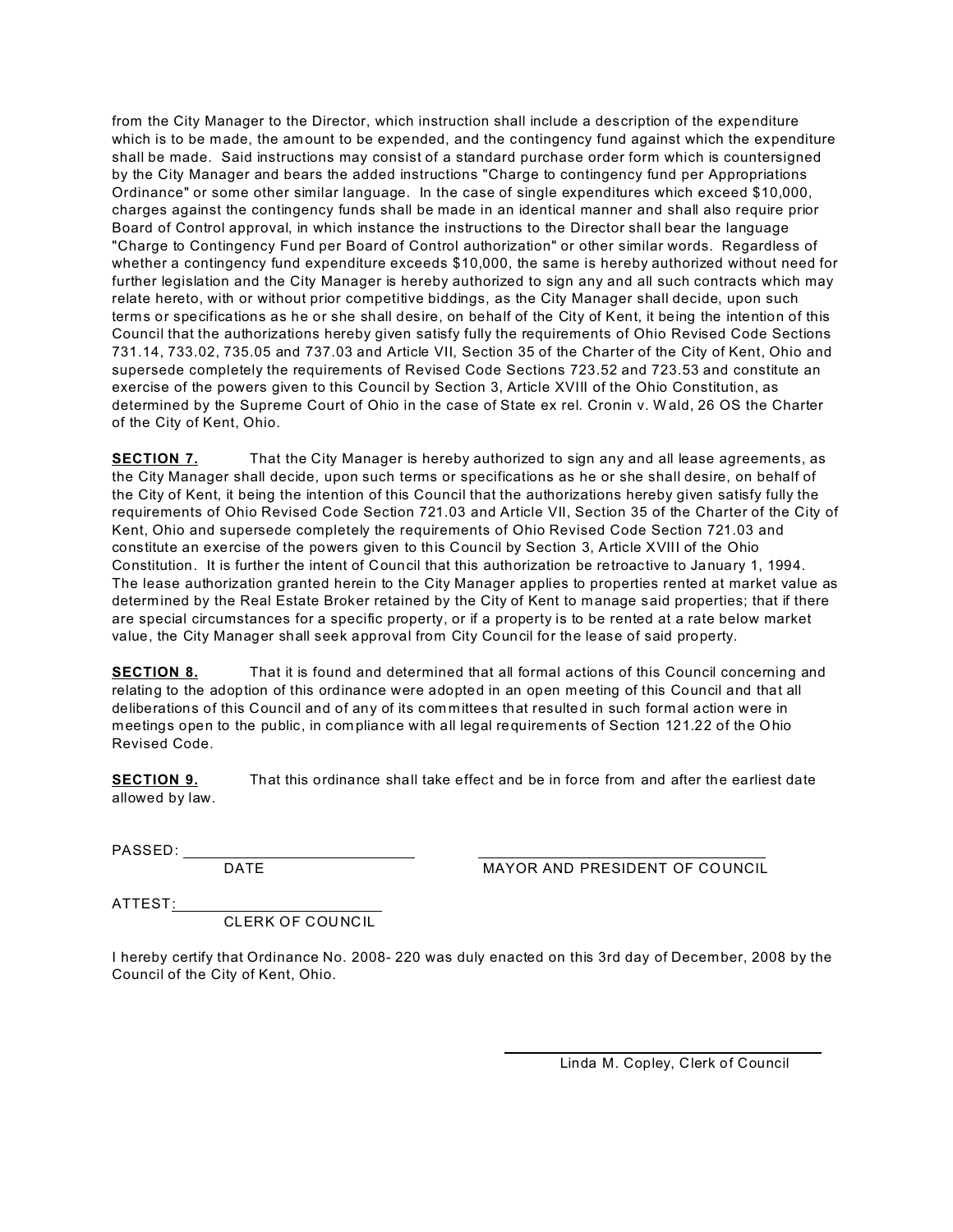## CLICK HERE TO SEE THE EXHIBIT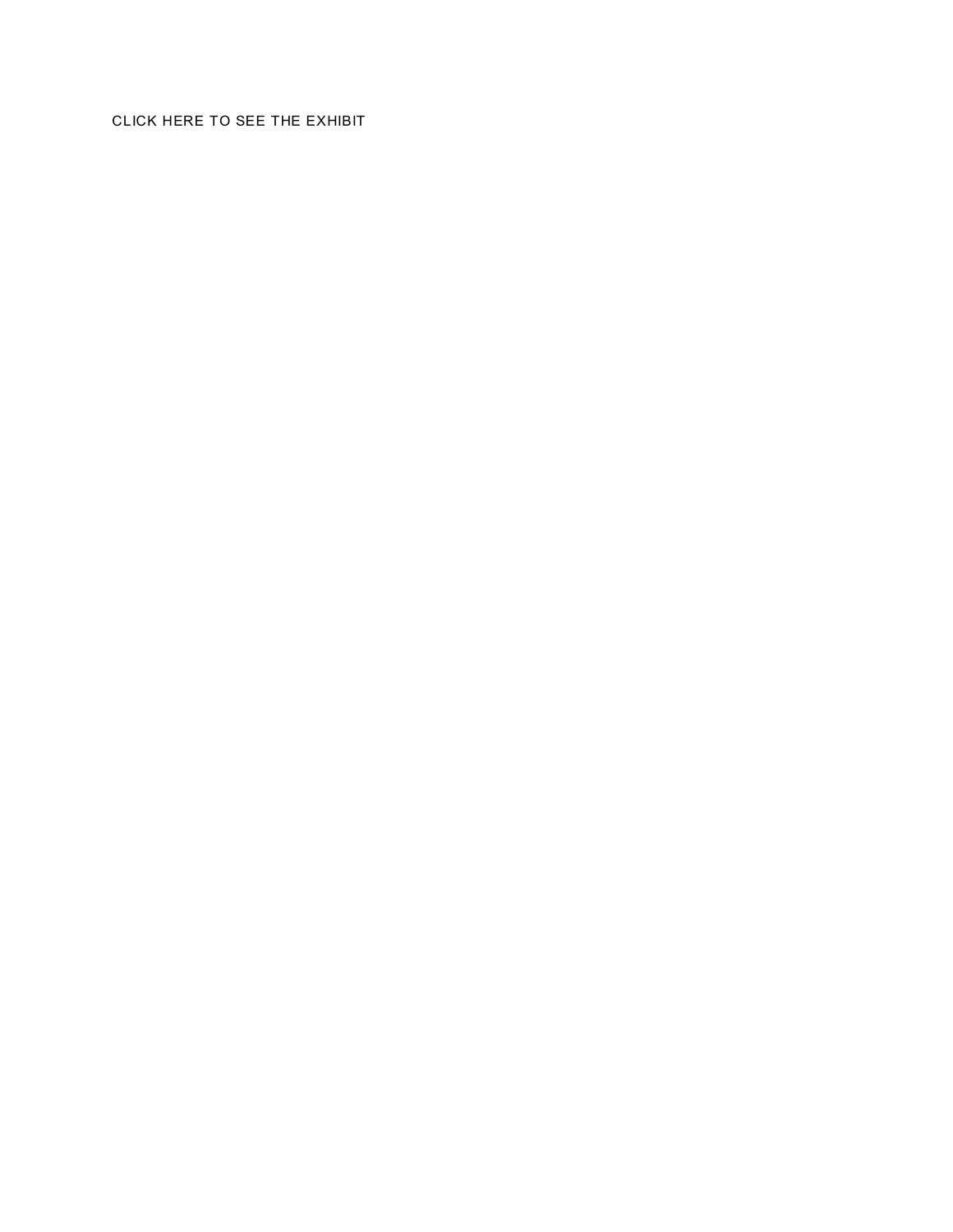| <b>FUND</b>           | <b>DEPARTMENT/Division</b>          |              | <b>Benefits</b>               | All Other           | <b>AMOUNT</b>       |
|-----------------------|-------------------------------------|--------------|-------------------------------|---------------------|---------------------|
| GENERAL (001)         | City Council                        |              | \$157,371                     | \$19,100            | \$176,471           |
|                       | Mayor                               |              | 7,721                         | 2,000               | 9,721               |
|                       | <b>Community Support</b>            |              | $\mathbf{0}$                  | 55,000              | 55,000              |
|                       | City Manager                        |              | 233,782                       | 54,900              | 288,682             |
|                       | Urban Renewal                       |              | $\mathbf{0}$                  | 100,000             | 100,000             |
|                       | Human Resources                     |              | 49,442                        | 17,750              | 67,192              |
|                       | Civil Service                       |              | 74,790                        | 24,100              | 98,890              |
|                       | Law                                 |              | 301,117                       | 116,700             | 417,817             |
|                       | Budget & Finance                    |              | 170,343                       | 117,800             | 288,143             |
|                       | <b>Community Development</b>        |              | 448,326                       | 192,500             | 640,826             |
|                       | Economic Development                |              | 98,111                        | 11,600              | 109,711             |
|                       | Health                              |              | 240,725                       | 128,300             | 369,025             |
|                       | Permit Parking                      |              | $\overline{0}$                | 13,000              | 13,000              |
|                       | <b>Public Planting</b>              |              | $\mathbf{0}$                  | 47,500              | 47,500              |
|                       | Main Street Program                 |              | 81,753                        | 3,000               | 84,753              |
|                       | Service Administration              |              | 62,714                        | 444,300             | 507,014             |
|                       | Shade Tree                          |              | $\overline{0}$                | 96,960              | 96,960              |
|                       | Rental Units                        |              | $\mathbf{0}$                  | 47,600              | 47,600              |
|                       | <b>Building</b>                     |              | 214,930                       | 32,750              | 247,680             |
|                       | Land banking                        |              | $\mathbf{0}$                  | 96,400              | 96,400              |
|                       | Engineering                         |              | 229,971                       | 128,800             | 358,771             |
|                       | <b>Safety Director</b>              |              | 122,858                       | 29,750              | 152,608             |
|                       | Police                              |              | 2,499,564                     | 597,600             | 3,097,164           |
|                       | Fire                                |              | 1,172,518                     | $\mathbf{0}$        | 1,172,518           |
|                       | Miscellaneous & Sundry              |              | $\mathbf{0}$                  | 395,500             | 395,500             |
|                       |                                     |              |                               |                     |                     |
|                       |                                     | <b>TOTAL</b> | \$6,166,036                   | \$2,772,910         | \$8,938,946         |
| WEST SIDE FIRE (101)  | Fire                                |              | \$240,000                     | \$28,300            | \$268,300           |
|                       |                                     | <b>TOTAL</b> | \$240,000                     | \$28,300            | \$268,300           |
| STREET CONSTRUCTION   |                                     |              |                               |                     |                     |
| MAINT. & REPAIR (102) | Service                             |              | \$999,792                     | \$874,200           | \$1,873,992         |
|                       |                                     | <b>TOTAL</b> | \$999,792                     | \$874,200           | \$1,873,992         |
| STATE HIGHWAY (103)   | Service                             |              | $\$0$                         | \$60,000            | \$60,000            |
|                       |                                     | <b>TOTAL</b> | \$0                           | \$60,000            | \$60,000            |
| RECREATION (106)      | Parks & Recreation                  |              | \$918,683                     | \$809,050           | \$1,727,733         |
|                       |                                     | <b>TOTAL</b> | \$918,683                     | \$809,050           | \$1,727,733         |
| FOOD SERVICE (107)    | Health                              |              | \$54,213                      | \$6,300             | \$60,513            |
|                       |                                     | <b>TOTAL</b> | \$54,213                      | \$6,300             | \$60,513            |
|                       |                                     |              |                               |                     |                     |
| INCOME TAX (116)      | Budget & Finance<br>Managed Reserve |              | \$235,438<br>$\boldsymbol{0}$ | \$448,100<br>60,000 | \$683,538<br>60,000 |
|                       |                                     | <b>TOTAL</b> | \$235,438                     | \$508,100           | \$743,538           |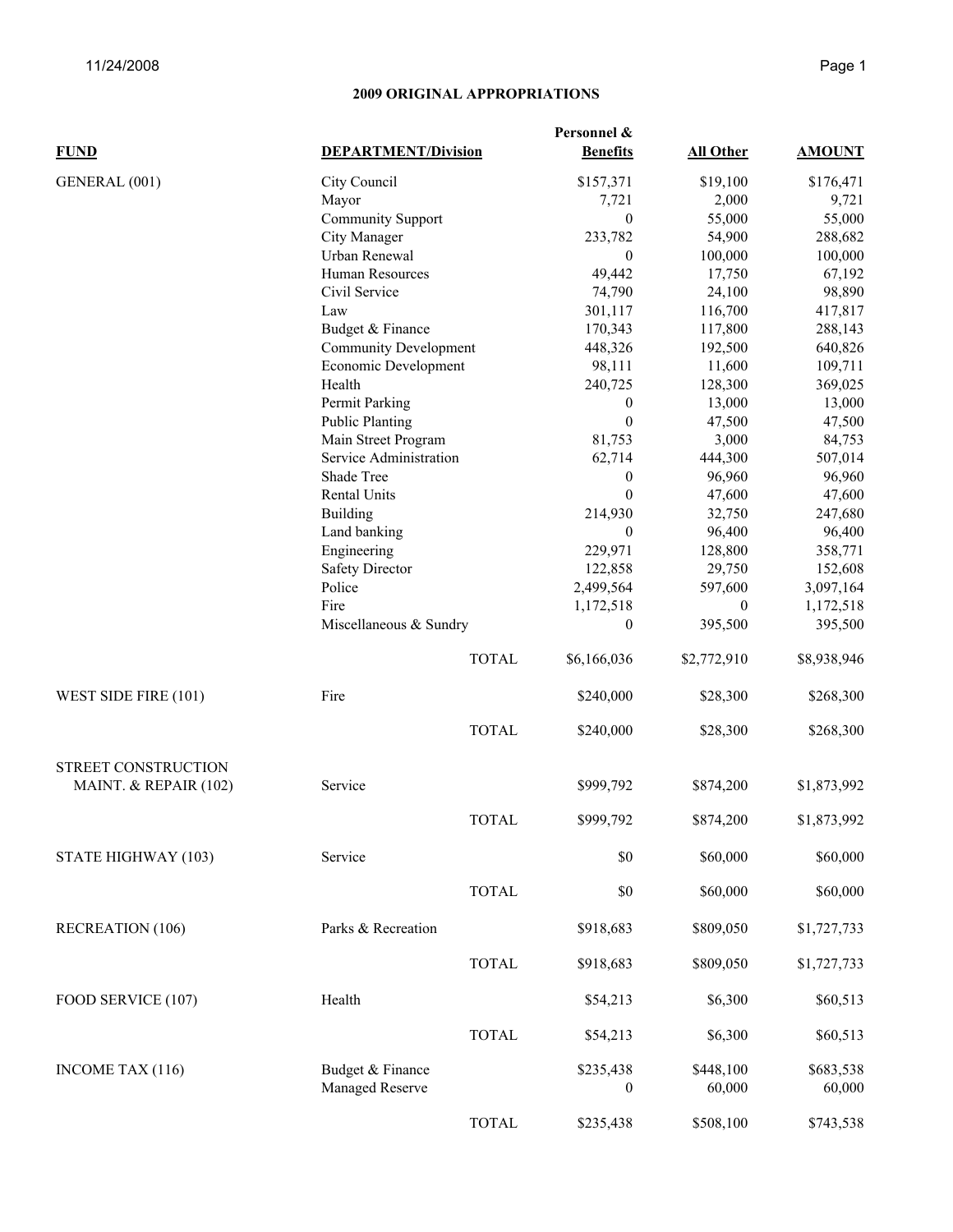| <b>FUND</b>                              | <b>DEPARTMENT/Division</b>            |              | Personnel &<br><b>Benefits</b>    | <b>All Other</b>                   | <b>AMOUNT</b>                           |
|------------------------------------------|---------------------------------------|--------------|-----------------------------------|------------------------------------|-----------------------------------------|
| REVOLVING HOUSING (120)                  | Health                                |              | \$72,938                          | \$12,700                           | \$85,638                                |
|                                          |                                       | <b>TOTAL</b> | \$72,938                          | \$12,700                           | \$85,638                                |
| STATE & LOCAL FORFEITS (121)             | Police                                |              | \$0                               | \$15,000                           | \$15,000                                |
|                                          |                                       | <b>TOTAL</b> | \$0                               | \$15,000                           | \$15,000                                |
| DRUG LAW ENFORCEMENT (122)               | Police                                |              | \$0                               | \$20,000                           | \$20,000                                |
|                                          |                                       | <b>TOTAL</b> | \$0                               | \$20,000                           | \$20,000                                |
| <b>ENFORCEMENT &amp; EDUCATION (123)</b> | Police                                |              | \$0                               | \$12,000                           | \$12,000                                |
|                                          |                                       | <b>TOTAL</b> | \$0                               | \$12,000                           | \$12,000                                |
| <b>INCOME TAX SAFETY (124)</b>           | Police                                |              | \$2,730,517                       | \$2,500                            | \$2,733,017                             |
|                                          |                                       | <b>TOTAL</b> | \$2,730,517                       | \$2,500                            | \$2,733,017                             |
| LAW ENFORCEMENT TRUST (125)              | Police                                |              | \$0                               | \$18,000                           | \$18,000                                |
|                                          |                                       | <b>TOTAL</b> | \$0                               | \$18,000                           | \$18,000                                |
| <b>COMMUNITY DEVELOPMENT (126)</b>       | <b>Community Development</b>          |              | \$30,800                          | \$347,570                          | \$378,370                               |
|                                          |                                       | <b>TOTAL</b> | \$30,800                          | \$347,570                          | \$378,370                               |
| FIRE & E.M.S. (128)                      | Fire                                  |              | \$2,154,496                       | \$612,200                          | \$2,766,696                             |
|                                          |                                       | <b>TOTAL</b> | \$2,154,496                       | \$612,200                          | \$2,766,696                             |
| WIRELESS 911 (129)                       | Safety                                |              | \$0                               | \$35,000                           | \$35,000                                |
|                                          |                                       | <b>TOTAL</b> | \$0                               | \$35,000                           | \$35,000                                |
| SWIMMING POOL INSPECTIONS (130) Health   |                                       |              | \$3,535                           | \$1,700                            | \$5,235                                 |
|                                          |                                       | <b>TOTAL</b> | \$3,535                           | \$1,700                            | \$5,235                                 |
| <b>WATER (201)</b>                       | Service<br>Budget & Finance           |              | \$1,338,503<br>527,142            | \$1,656,300<br>90,059              | \$2,994,803<br>\$617,201                |
|                                          |                                       | <b>TOTAL</b> | \$1,865,645                       | \$1,746,359                        | \$3,612,004                             |
| <b>SEWER (202)</b>                       | Service<br>Health<br>Budget & Finance |              | \$1,295,722<br>320,791<br>527,142 | \$1,408,350<br>58,300<br>1,306,540 | \$2,704,072<br>\$379,091<br>\$1,833,682 |
|                                          |                                       | <b>TOTAL</b> | \$2,143,655                       | \$2,773,190                        | \$4,916,845                             |
| UTILITY BILLING (204)                    | Budget & Finance                      |              | \$0                               | \$61,900                           | \$61,900                                |
|                                          |                                       | <b>TOTAL</b> | \$0                               | \$61,900                           | \$61,900                                |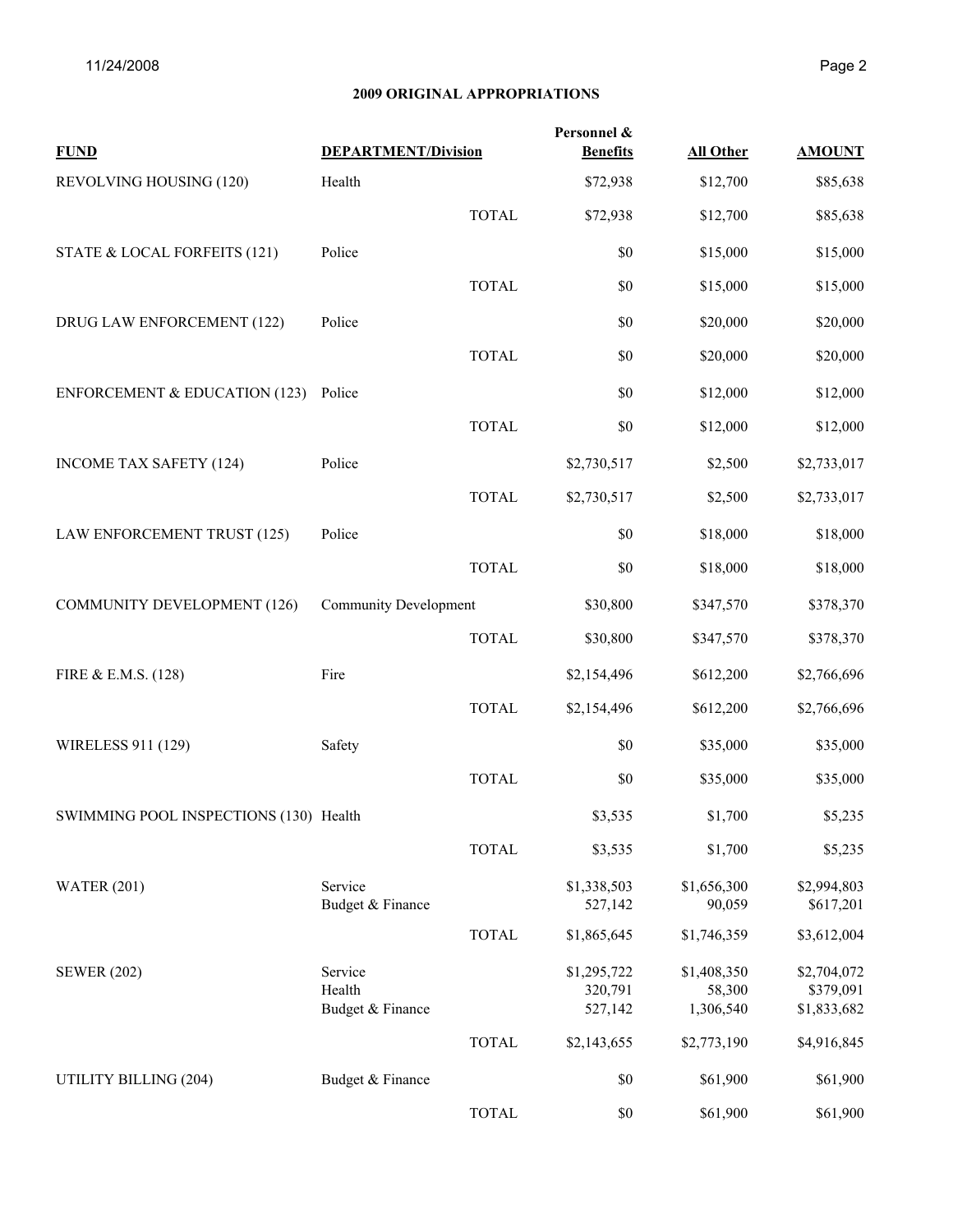| <b>FUND</b>                      | <b>DEPARTMENT/Division</b> |              | <b>Benefits</b> | <b>All Other</b> | <b>AMOUNT</b> |
|----------------------------------|----------------------------|--------------|-----------------|------------------|---------------|
| SOLID WASTE (205)                | Service                    |              | \$62,714        | \$414,300        | \$477,014     |
|                                  |                            | <b>TOTAL</b> | \$62,714        | \$414,300        | \$477,014     |
| STORM WATER UTILITY (208)        | Service                    |              | \$0             | \$270,000        | \$270,000     |
|                                  | Budget & Finance           |              | $\theta$        | 5,967            | \$5,967       |
|                                  |                            | <b>TOTAL</b> | \$0             | \$275,967        | \$275,967     |
| <b>GUARANTEED DEPOSITS (230)</b> | Budget & Finance           |              | \$0             | \$200            | \$200         |
|                                  |                            | <b>TOTAL</b> | \$0             | \$200            | \$200         |
| <b>CAPITAL PROJECTS (301)</b>    | Service                    |              | \$0             | \$2,607,000      | \$2,607,000   |
|                                  | Safety                     |              | $\mathbf{0}$    | 5,000,000        | \$5,000,000   |
|                                  | Budget & Finance           |              | $\theta$        | 3,331,988        | \$3,331,988   |
|                                  |                            | <b>TOTAL</b> | \$0             | \$10,938,988     | \$10,938,988  |
| DEBT SERVICE (402)               | Budget & Finance           |              | \$0             | \$319,482        | \$319,482     |
|                                  |                            | <b>TOTAL</b> | \$0             | \$319,482        | \$319,482     |
| POLICE PENSION (802)             | Police                     |              | \$125,000       | \$0              | \$125,000     |
|                                  |                            | <b>TOTAL</b> | \$125,000       | \$0              | \$125,000     |
| FIRE PENSION (803)               | Fire                       |              | \$125,000       | $\$0$            | \$125,000     |
|                                  |                            | <b>TOTAL</b> | \$125,000       | $\$0$            | \$125,000     |
| <b>UDAG</b> (820)                | City Manager               |              | \$0             | \$3,600          | \$3,600       |
|                                  |                            | <b>TOTAL</b> | \$0             | \$3,600          | \$3,600       |
|                                  |                            |              | 17,928,462      | 22,669,516       | 40,597,978    |